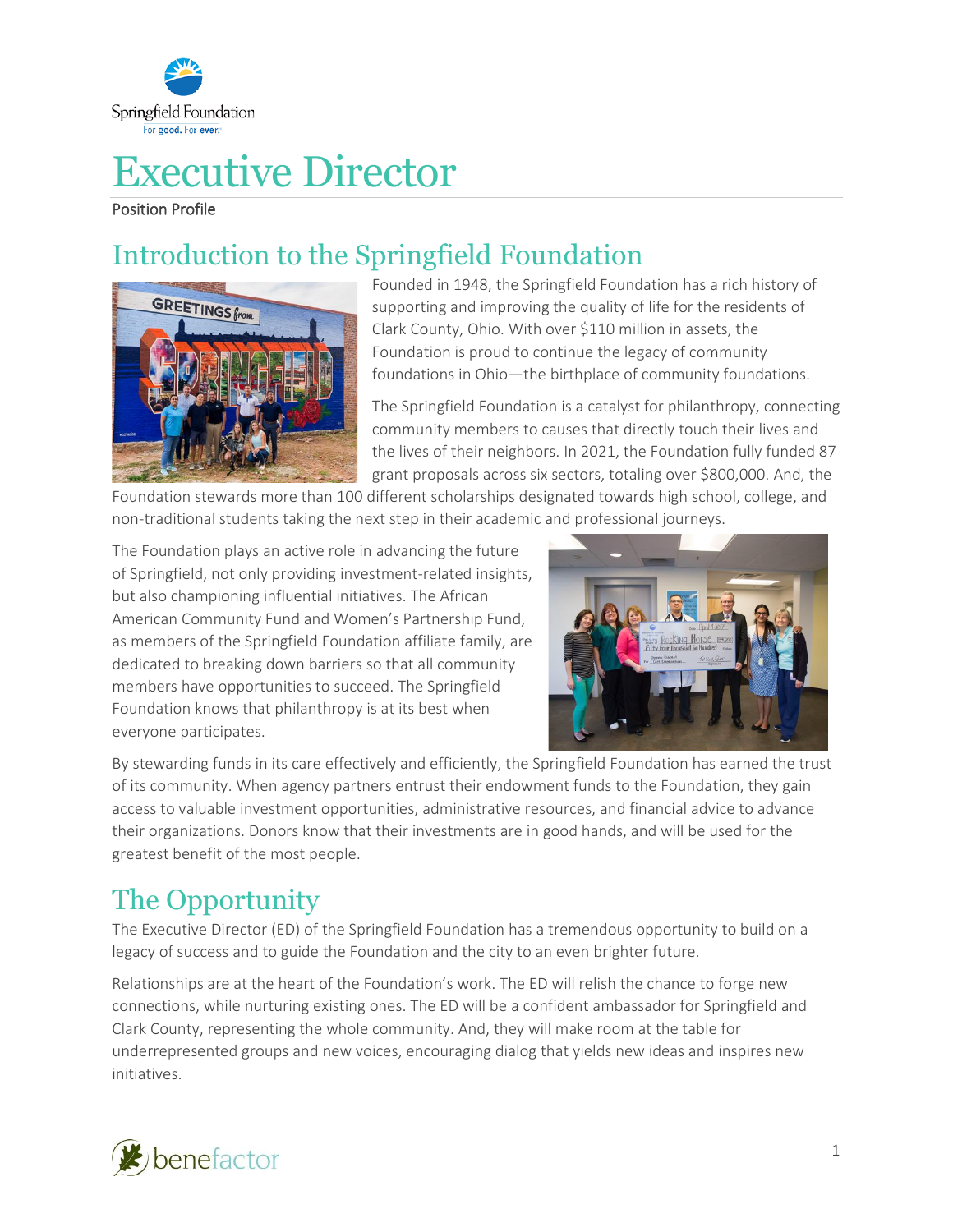

The ED will have their finger on the community's pulse, working with the board to identify the most pressing needs and adapting quickly to emerging priorities. They will continue to support ongoing Foundation initiatives that encourage prosperity and opportunity for all residents, such as downtown revitalization. Diversity, Equity, and Inclusion guide all facets of the Foundation's work, and the ED will embrace these principles. By seeking input from their neighbors, the ED will find new ways for the Foundation to support the wellbeing of all who call Springfield and Clark County their home.

The new ED will ensure that the Foundation remains a leading community resource—not just for funding, but for information, advice, and advocacy. They will foster cooperation and collaboration among Springfield and Clark County residents. And, they will inspire the confidence of their community and the generosity of donors.

### About the Position

#### **Key Position Functions**

Board Relations – Establish and maintain strong board relations including supporting the board in recruitment, board development and growth, and evaluation. Provide ongoing communications and reports to the board and committees. Serve as liaison and provide board with leadership and bestpractice support; serve as ex-officio member of board committees.

Convening and Building Networks – Develop and maintain strong community relationships and network. Convene community leaders on strategic topics and initiatives related to the Foundation's interests.

Financial Management – Lead and provide sound financial management practices and support. Oversee financial budget management and monitoring. Ensure accurate financial reporting and support the board in financial oversight. Manage third parties that provide financial investment counsel and custody.

Fundraising – Lead fundraising and development activities, including development planning, annual campaigns, event fundraising, and planned gifts. Ensure effective donor relations and stewardship. Oversee all fundraising operations, data management, reporting, and relationships.

Grantmaking – Oversee and lead grantmaking activities including grant review, grant monitoring, and reporting. Ensure grantmaking is consistent with Foundation strategies and goals.

Marketing, Public Relations, and Communications – Oversee the Foundation's marketing and communication efforts to increase the community's awareness of the Foundation's priorities and initiatives. Serve as the Foundation's public face; represent the Foundation and speak at public, civic, and donor events. Oversee the Foundation's print and digital communications.

Operations Management – Lead day-to-day operations and human resource management. Build and develop an effective team. Ensure compliance with laws and regulations; develop and communicate effective policies and operating procedures.

Strategy and Planning – Lead strategy and planning efforts to ensure that the Foundation's work is aligned with board direction, strategy, and vision. Strategy and planning includes the diversity, equity, and inclusion lens in all strategy and planning work. Ensure that the staff team has operational plans that enable the Foundation to achieve established strategic objectives.

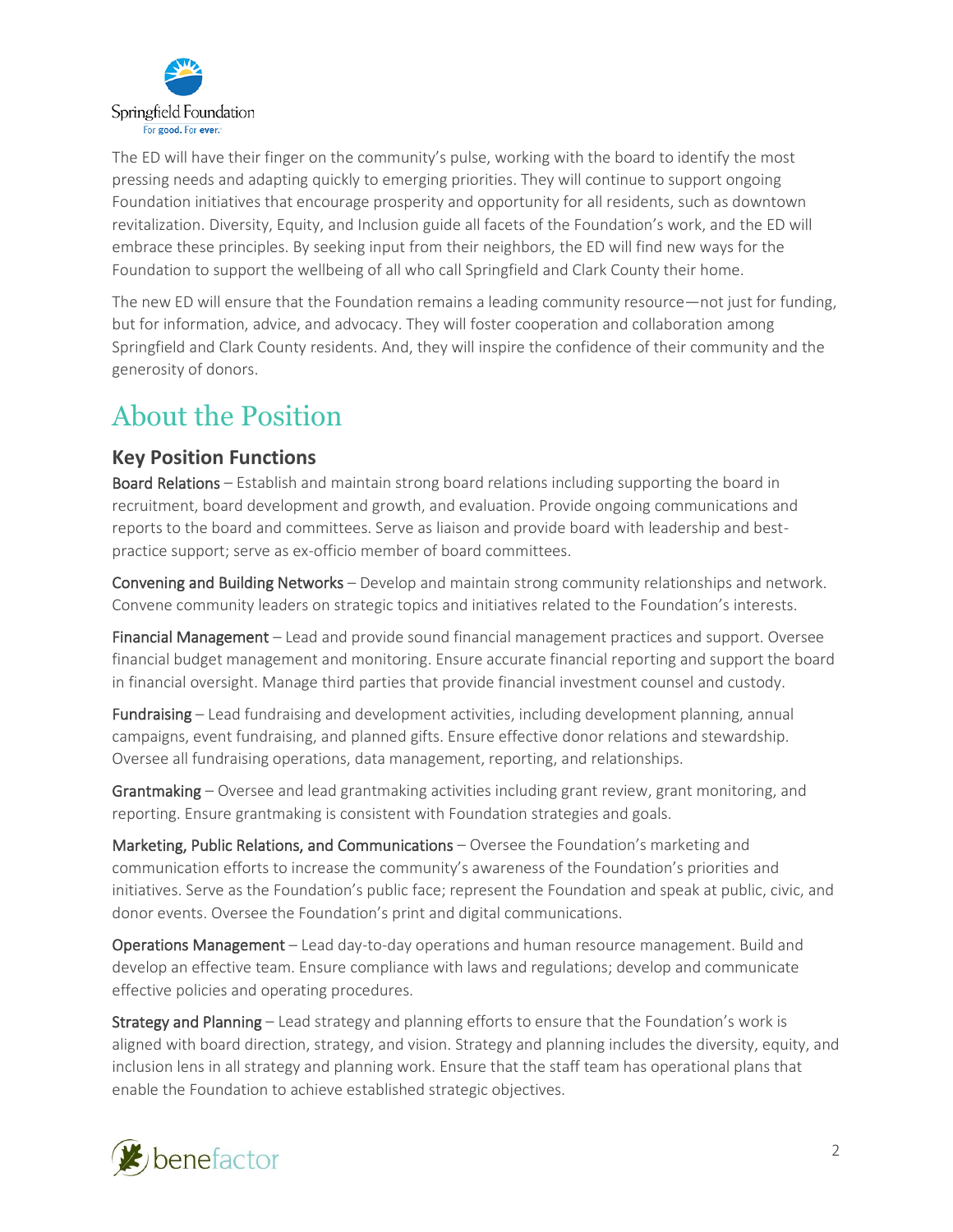

#### **Qualifications**

#### *Required*

Ten years' experience in a management and leadership position with responsibility for serving diverse community constituents and clients. Experience evaluating constituent needs; developing and implementing strategic and operational plans to meet the organization's objectives.

Degree in public administration, business administration, finance, nonprofit management, or related field or equivalent knowledge/experience.

#### *Desired*

Nonprofit sector leadership; fundraising and donor relations experience; board relations; convening community stakeholders to meet community needs and objectives. Experience with grantmaking and/or foundation programs and management.

Master's in Public Administration or Business Administration

CFRE

### Board of Directors

| Victoria Dawson-Scruse,           | <b>Basil Fett</b> | Jermain Maynard      |
|-----------------------------------|-------------------|----------------------|
| President                         | Greg Flax         | <b>Greg Rogers</b>   |
| Steve Moody, Vice President       | Sharon Frandsen   | <b>Blake Shaffer</b> |
| Nettie Carter-Smith,<br>Treasurer | Jeanne Lampe      | Humera Umerani       |
|                                   | Kristie Leeth     | Chris Wells          |
| Amanda Lantz, Secretary           | Matt Luther       | Rachel Wilson        |
| Sunna Bass                        |                   |                      |

### About the Region

The seat of Clark County boasts a low cost of living and a high quality of life. Residents enjoy a rich variety of recreational and cultural offerings in this historic industrial city and the surrounding region, including…

- Havens for nature lovers, such as the Little Miami Scenic Bike Trail, the Mad River, and Clifton Gorge;
- Inspiring museums like Frank Lloyd Wright's Westcott House Museum, the Heritage Center Museum, the Hartman Rock Garden, and the Springfield Museum of Art;
- Cultural institutions, like the Springfield Symphony Orchestra and the annual Springfield Arts Council Summer Arts Festival;
- A wide range of dining options: bakeries, family-run Italian restaurants, bistros, and breweries, as well as local food and beverage vendors at the Market at COhatch Springfield; and
- Delightful shopping in Springfield's historic downtown.

Springfield is home to Wittenberg University, a leading liberal arts institution founded in 1845, and Clark State Community College, which serves over 5,000 students. The city is also a hub for agribusiness and